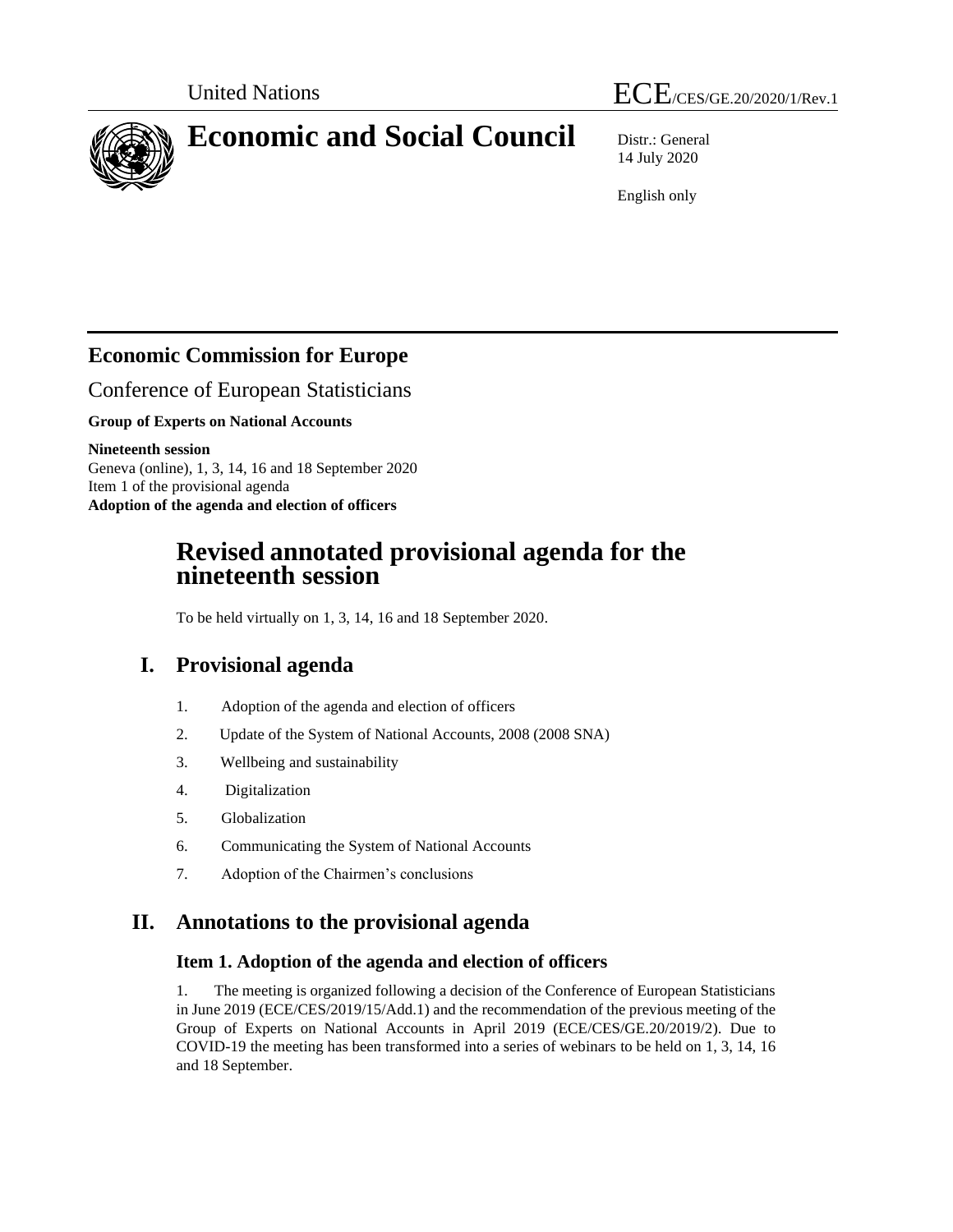## **Item 2. Update of the System of National Accounts, 2008 (2008 SNA)**

*Organiser: Intersecretariat Working Group on National Accounts*

2. Currently the main macroeconomic statistical standards are under review. In 2018, the ISWGNA established a Task Force on the SNA research agenda, taking into consideration current issues under discussion in the Advisory Expert Group (AEG) on national accounts and the research agendas of related macroeconomic statistical standards. Three subgroups of the Task Force have been created to work on the priority areas of the 2008 SNA research agenda: globalization, digitalization, and wellbeing and sustainability. A fourth subgroup will deal with issues related to communication of the SNA update. Each subgroup will develop guidance notes with the aim to provide in-depth analysis and ways to resolve outstanding issues.

3. The Balance of Payments and International Investment Position Manual (BPM), sixth edition will be revised at around the same time as the SNA. The IMF Committee on Balance of Payments Statistics (BOPCOM) has a large research agenda that will be exploring issues such as the treatment of multinational enterprises and the ownership of intellectual property products. Many of these issues overlap with the SNA research agenda.

4. The webinar will introduce the work programme for updating of the 2008 SNA, priority areas and links to the balance of payments research agenda. It will provide an overview of the various groups working on the update of the macroeconomic statistical standards and outline how the BOPCOM and AEG will collaborate throughout the update process to ensure the standards remain aligned and both the BOPCOM and AEG minimize and manage the associated workload. One example is new Joint Informal Economy Technical Expert Group, which will clarify concepts and definitions and develop the associated methodological framework for compiling and disseminating statistics on informal economy activities in national accounts and external sector statistics.

### **Item 3. Wellbeing and sustainability**

#### *Organiser: Statistics Canada and OECD*

5. One of the priority areas for research in the context of a future update of the 2008 SNA relates to the measurement of wellbeing and sustainability. It is considered of the utmost importance to develop metrics that cast a wider net on the well-being of people and the sustainability of societal developments. For this purpose, it is important to have more insights in issues such as the development of human capital, the relative importance of unpaid household activities, the impact of the environment on the economy, and the distribution of resources across households. The ultimate objective is to define a broader framework that supports the monitoring and analysis of the interrelations between various aspects of wellbeing and sustainability, thus providing a better understanding of the trade-offs and the win-wins between various domains. As a point on the horizon, one would like to see the development of an overarching framework, in which statistics on economic, societal and environmental issues are integrated (not necessarily monetised), and in which one can easily drill down into micro-datasets. It is clear that this can only be a long-term goal, requiring the development of a suitable conceptual framework.

6. As a goal for the nearer future, the *Subgroup on Wellbeing and Sustainability of the Task Force on the SNA Research Agenda* is developing a framework in which supplementary tables for the environment, health and social conditions, education and human capital, unpaid household activities, and the distribution of resources across households are combined with the traditional set of national (economic) accounts. For this purpose, it is developing guidance notes in all these domains.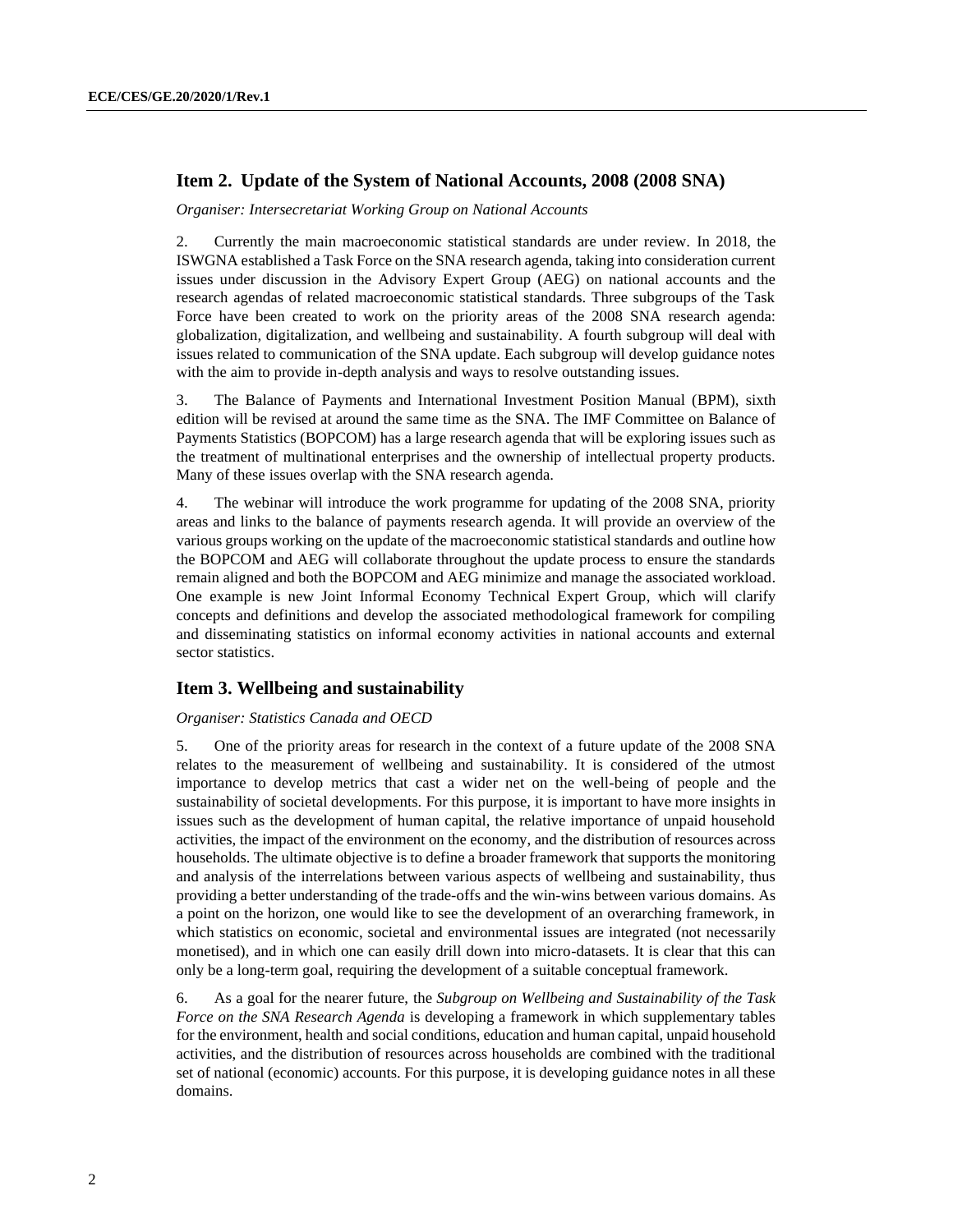7. The webinar will present for discussion the draft guidance notes and will seek feedback from the Group of Experts on National Accounts on the suggested supplementary tables (or aggregates) and draft recommendations for each domain as well as on the way ahead for realising the broader framework that will provide insight in the various aspects of well-being and sustainability.

## **Item 4. Digitalization**

#### *Organiser: US BEA and Eurostat*

8. The spreading of digital technologies in recent years is dramatically changing our way of life. This 'digital revolution' – new platforms such as AirBnB and Uber, new activities such as crowdsourcing, innovations in financial markets and new methods of payment such as crypto assets, social media, the use of big data for targeted advertisement, etc.  $-$  is not sufficiently reflected in the current national accounting standards, which makes macroeconomic analysis challenging.

9. The *Digitalization Subgroup of the Task Force on the SNA Research Agenda*, including experts from all over the world is working on these issues and will develop several guidance notes. Work is well advanced on a framework for a satellite account on the digital economy, although substantial empirical research is still needed to populate it. t. Topics such as the economic role of data or the valuation of free assets and free services instead still need substantial conceptual development. Finally, substantial research is needed to understand the impact of new technologies on price levels and trends and identify suitable deflators for goods and services affected by digitalization.

10. The webinar will introduce the objectives and work programme in the area of Digitalization, including the proposed framework for a satellite account on the digital economy. The presentations will mainly focus on outstanding issues related to the economic role of data, the valuation of free assets and free services and the price and volume measurement for goods and services affected by digitalization.

### **Item 5. Globalization**

#### *Organisers: Central Statistical Office (CSO) of Ireland and IMF*

11. The update of the SNA and the BPM, a decade ago, was in large part driven by the impact of globalization. The 2008 SNA and BPM6 clarified core principles underlying the national accounts framework. Since their publication, much guidance has been provided about globalization to assist national statistical compilers. Even when the 2008 SNA was adopted, it was recognized that some of the issues connected with globalization may lead to a reconsideration of how the phenomenon is reflected in the accounts.

12. The webinar will present the research programme and the progress of work in the area of Globalization. Particular attention will be paid to the following issues: valuation of imports and exports in the SNA, treatment of multinationals in national accounts, issues related to economic ownership of intellectual property products and treatment of special purpose entities.

### **Item 6. Communicating the System of National Accounts**

#### *Organiser: ONS UK, IMF and World Bank*

13. The terminology and presentation of the SNA has a significant impact on how the data are interpreted and used by governments, businesses and citizens. The SNA should be presented and communicated in such a way that the full extent of its analytical usefulness, its quality, its scope, comparability through time and across countries, and policy applications are maximized. The terminology and presentation of the system to be reviewed and where required updated to better reflect and align with the language of business, governments and citizens.